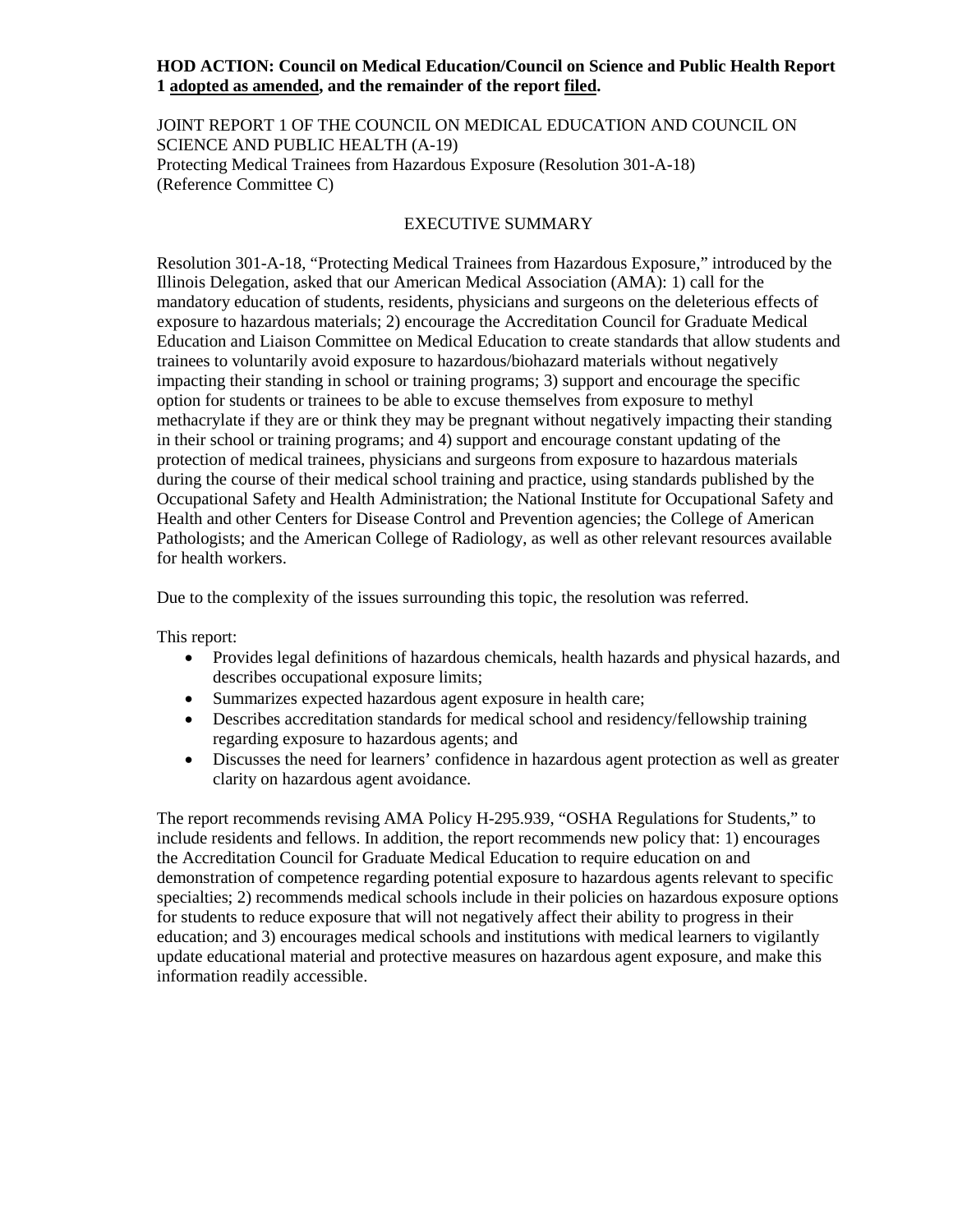# JOINT REPORT OF THE COUNCIL ON MEDICAL EDUCATION AND THE COUNCIL ON SCIENCE AND PUBLIC HEALTH

CME/CSAPH Joint Report 1-A-19

| Subject:      | Protecting Medical Trainees from Hazardous Exposure (Resolution 301-A-18)                                                          |
|---------------|------------------------------------------------------------------------------------------------------------------------------------|
| Presented by: | Carol Berkowitz, MD, Chair, Council on Medical Education<br>Robyn F. Chatman, MD, MPH, Chair, Council on Science and Public Health |
| Referred to:  | Reference Committee C<br>(Nicole Riddle, MD, Chair)                                                                                |

| $\mathbf{1}$<br>$\mathbf{2}$ |    | Resolution 301-A-18, "Protecting Medical Trainees from Hazardous Exposure," introduced by the<br>Illinois Delegation and referred by the American Medical Association (AMA) House of Delegates |
|------------------------------|----|------------------------------------------------------------------------------------------------------------------------------------------------------------------------------------------------|
| $\mathfrak{Z}$               |    | (HOD), asks the AMA to:                                                                                                                                                                        |
| $\overline{4}$               |    |                                                                                                                                                                                                |
| 5                            |    | 1) call for the mandatory education of students, residents, physicians and surgeons on the                                                                                                     |
| 6                            |    | deleterious effects of exposure to hazardous materials;                                                                                                                                        |
| $\tau$                       |    |                                                                                                                                                                                                |
| $\,8\,$                      | 2) | encourage the Accreditation Council for Graduate Medical Education and Liaison                                                                                                                 |
| 9                            |    | Committee on Medical Education to create standards that allow students and trainees to                                                                                                         |
| 10                           |    | voluntarily avoid exposure to hazardous/biohazard materials without negatively impacting                                                                                                       |
| 11                           |    | their standing in school or training programs;                                                                                                                                                 |
| 12                           |    |                                                                                                                                                                                                |
| 13                           | 3) | support and encourage the specific option for students or trainees to be able to excuse                                                                                                        |
| 14                           |    | themselves from exposure to methyl methacrylate if they are or think they may be pregnant                                                                                                      |
| 15                           |    | without negatively impacting their standing in their school or training programs; and                                                                                                          |
| 16                           |    |                                                                                                                                                                                                |
| 17                           | 4) | support and encourage constant updating of the protection of medical trainees, physicians                                                                                                      |
| 18<br>19                     |    | and surgeons from exposure to hazardous materials during the course of their medical                                                                                                           |
| 20                           |    | school training and practice, using standards published by the Occupational Safety and<br>Health Administration; the National Institute for Occupational Safety and Health and other           |
| 21                           |    | Centers for Disease Control and Prevention agencies; the College of American                                                                                                                   |
| 22                           |    | Pathologists; and the American College of Radiology, as well as other relevant resources                                                                                                       |
| 23                           |    | available for health workers.                                                                                                                                                                  |
| 24                           |    |                                                                                                                                                                                                |
| 25                           |    | Testimony during the meeting before Reference Committee C and the HOD on this complex issue                                                                                                    |
| 26                           |    | reflected strong support for the importance of protecting students/trainees and colleagues from                                                                                                |
| 27                           |    | exposure to hazardous materials. In addition, it was noted that taking measures of self-protection                                                                                             |
| 28                           |    | should not negatively impact one's standing in a training program or workplace. Other testimony                                                                                                |
| 29                           |    | encouraged a more expansive proposed policy, to include all physicians and surgeons, and to                                                                                                    |
| 30                           |    | incorporate hazardous materials more generally. That said, determining which substances would be                                                                                               |
| 31                           |    | allowed, and the acceptable level of risk for those substances, pointed out the complexity of the                                                                                              |
| 32                           |    | issue, and the need for referral.                                                                                                                                                              |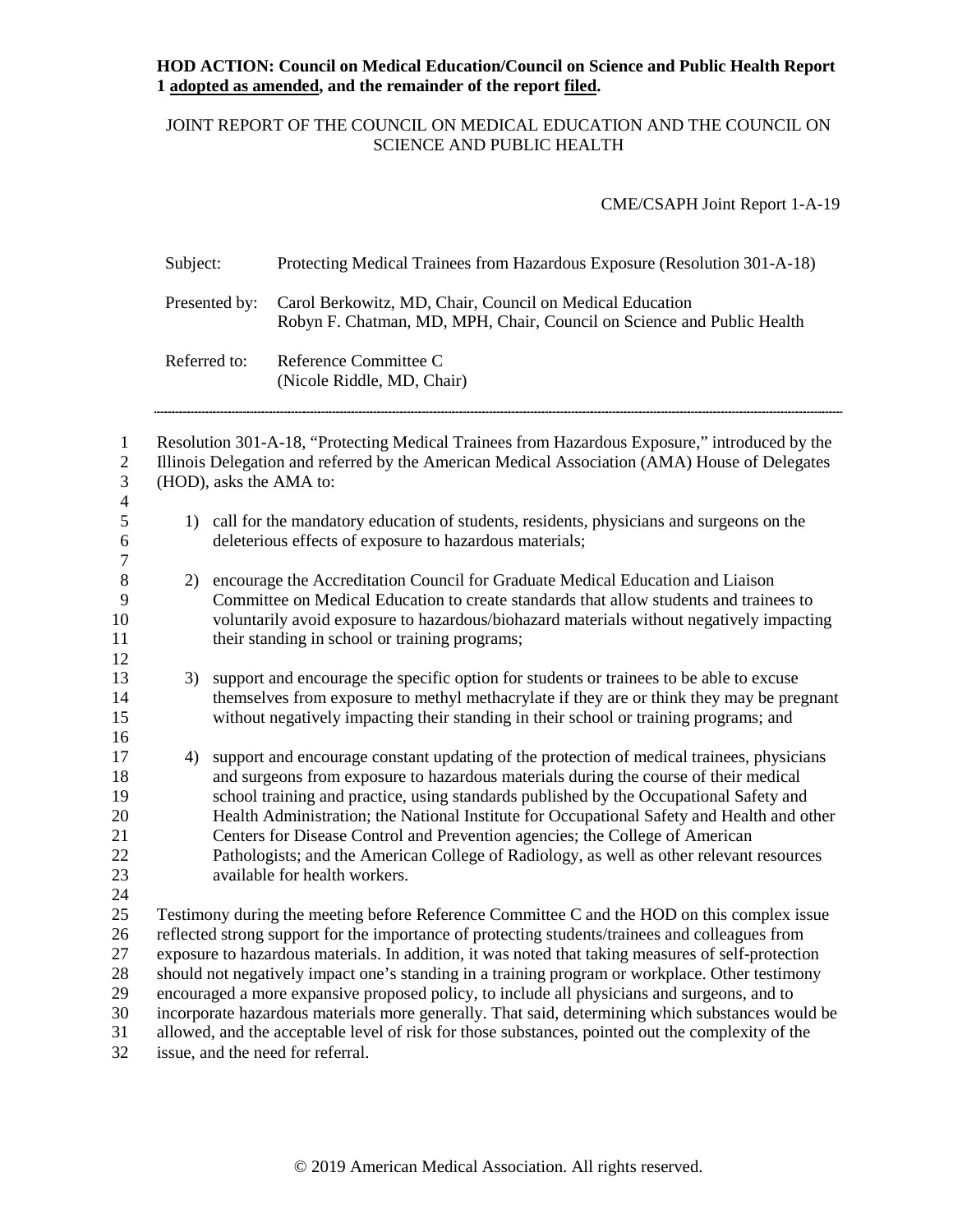1 This report: 1) provides legal definitions of hazardous chemicals, health hazards and physical<br>2 hazards, and describes occupational exposure limits; 2) summarizes expected hazardous agent hazards, and describes occupational exposure limits; 2) summarizes expected hazardous agent exposure in health care; 3) summarizes health system processes addressing hazardous materials and 4 exposure; 4) describes accreditation standards for medical school and residency/fellowship training<br>5 regarding exposure to hazardous agents; and 5) concludes with a discussion that emphasizes the regarding exposure to hazardous agents; and 5) concludes with a discussion that emphasizes the need for learners' confidence in hazardous agent protection as well as greater clarity on hazardous agent avoidance.  $\begin{array}{c} 8 \\ 9 \end{array}$ **BACKGROUND**  The Occupational Safety and Health (OSH) Act of 1970 was enacted "to assure safe and healthful working conditions for working men and women; by authorizing enforcement of the standards developed under the Act; by assisting and encouraging the States in their efforts to assure safe and healthful working conditions; by providing for research, information, education, and training in the 5 field of occupational safety and health; and for other purposes."<sup>1</sup> With the OSH Act of 1970, Congress created the Occupational Safety and Health Administration (OSHA) as part of the United States Department of Labor and established the National Institute for Occupational Safety and Health (NIOSH), a part of the Centers for Disease Control and Prevention (CDC). OSHA assures safe and healthful working conditions by setting and enforcing standards and by providing training, outreach, education and assistance. NIOSH researches and publishes worker safety recommendations which contain the latest U.S. Public Health Service guidelines.  $\frac{23}{24}$  *Definition of Hazardous Chemicals* OSHA's Hazard Communication Standard (HAZCOM), 29 CFR 1910.1200, was adopted in 1983, expanded in scope in 1987, and aligned with the United Nations' Globally Harmonized System of 8 Classification and Labeling of Chemicals (GHS) in 2012.<sup>2</sup> The purpose of HAZCOM is to ensure that the hazards of all chemicals produced or imported are classified, and that information concerning the classified hazards is transmitted to employers and employees. The transmittal of information is to be accomplished by means of comprehensive hazard communication programs, which are to include container labeling and other forms of warning, safety data sheets, and employee training.

 HAZCOM defines a "hazardous chemical" as "any chemical which is classified as a physical hazard or a health hazard, a simple asphyxiant, combustible dust, pyrophoric gas, or hazard not 37 otherwise classified.<sup>2</sup> "A "health hazard" is defined as "a chemical which is classified as posing one of the following hazardous effects: acute toxicity (any route of exposure); skin corrosion or irritation; serious eye damage or eye irritation; respiratory or skin sensitization; germ cell mutagenicity; carcinogenicity; reproductive toxicity; specific target organ toxicity (single or repeated exposure); or aspiration hazard." A "physical hazard" is defined as "a chemical that is classified as posing one of the following hazardous effects: explosive; flammable (gases, aerosols, liquids, or solids); oxidizer (liquid, solid or gas); self-reactive; pyrophoric (liquid or solid); self- heating; organic peroxide; corrosive to metal; gas under pressure; or in contact with water emits flammable gas." HAZCOM addresses both physical hazards (e.g., flammability or reactivity) and health hazards (e.g., carcinogenicity or sensitization). For ease of language this report will use the term "hazardous agents" to refer all hazards covered by HAZCOM. 

 HAZCOM stipulates that employers shall provide employees with effective information and training on hazardous agents in their work area at the time of their initial assignment and whenever

a new chemical hazard the employees have not previously been trained about is introduced into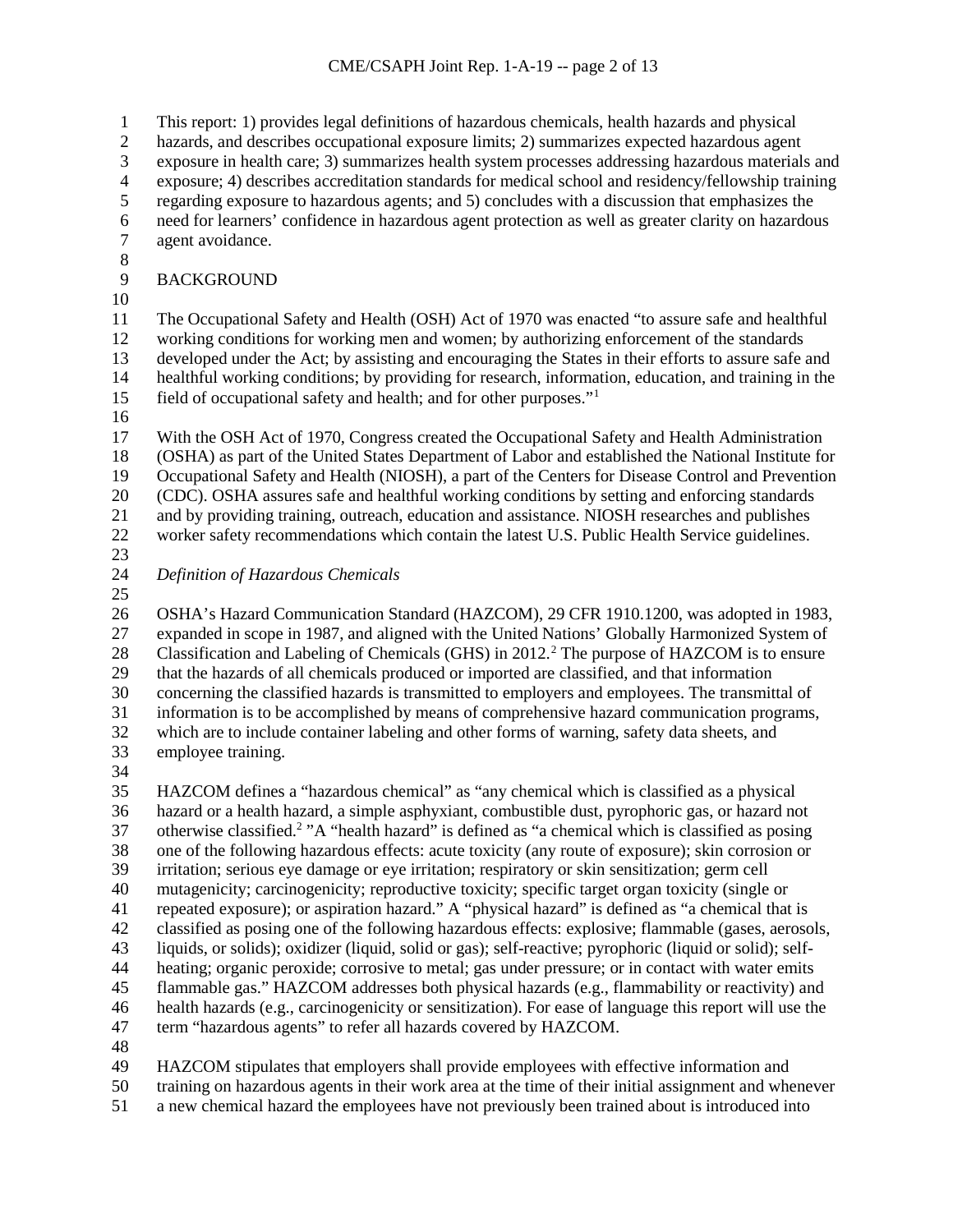- 1 their work area. Information and training may be designed to cover categories of hazards (e.g., flammability, carcinogenicity) or specific chemicals. Chemical-specific information must alwa
- flammability, carcinogenicity) or specific chemicals. Chemical-specific information must always
- be available through labels and safety data sheets.
- <span id="page-3-1"></span><span id="page-3-0"></span> $\frac{4}{5}$
- *Exposure Limits*
- 6<br>7

<span id="page-3-2"></span> An occupational exposure limit (OEL) is an upper limit on the acceptable concentration of a hazard in a workplace for a material or class of materials. Several different OELs exist in the United States and include:

- Permissible exposure limit (PEL), set by OSHA;
- <span id="page-3-3"></span>11 • PELs set by the California Division of Occupational Safety and Health (Cal/OSHA);
- Recommended exposure limit (REL), set by NIOSH; and
- <span id="page-3-4"></span> • Threshold Limit Value (TLV) and Biological Exposure Indices (BEIs), set by the American Conference of Governmental Industrial Hygienists (ACGIH).
- 

<span id="page-3-6"></span><span id="page-3-5"></span> The OSHA PEL is the legally enforceable limit in the United States for exposure of an employee to 17 a chemical substance or physical agent, such as high-level noise.<sup>[3](#page-3-2)</sup> Cal/OSHA has established an extensive list of PELs that are enforced in workplaces under its jurisdiction, no less protective than the OSH Act, and not enforceable in establishments outside of Cal/OSHA's jurisdiction. However, of all states that have OSHA-approved State Plans, California has the most extensive list of OELs, which can provide information on acceptable levels of chemicals in the workplace for other states and organizations.

<span id="page-3-7"></span> $\frac{23}{24}$ 

<span id="page-3-8"></span>The NIOSH REL is a non-mandatory, recommended occupational chemical exposure limit.<sup>[4](#page-3-3)</sup> NIOSH RELs are authoritative federal agency recommendations established according to the

legislative mandate for NIOSH to recommend standards to OSHA. RELs are intended to limit

exposure to hazardous agents in workplaces. In developing RELs and other recommendations to

<span id="page-3-9"></span>protect worker health, NIOSH evaluates all available medical, biological, engineering, chemical,

- and trade information relevant to the hazard.
- <span id="page-3-10"></span>30<br>31

ACGIH is a  $501(c)(3)$  charitable scientific organization that advances occupational and

environmental health. TLVs are airborne concentrations of chemical substances and represent

<span id="page-3-11"></span> conditions under which it is believed that nearly all workers may be repeatedly exposed without adverse effects. BEIs are guidance values for assessing biological monitoring of concentrations of

chemicals in biological matrices. ACGIH TLVs and BEIs are health-based values and are not

<span id="page-3-12"></span>intended to be used as legal standards without an analysis of other factors necessary to make

 appropriate risk management decisions. The ACGIH TLVs are widely recognized as authoritative and are required to be included on safety data sheets by HAZCOM.

<span id="page-3-13"></span>

 OSHA recognizes that many of its PELs are outdated and reflect inadequate measures of worker safety. Both OSHA and NIOSH recommend that employers take actions to keep worker exposures

<span id="page-3-14"></span>below the NIOSH REL. NIOSH provides a Pocket Guide to Chemical Hazards (NPG) that gives

general industrial hygiene information for hundreds of chemicals/classes and presents key data for

44 chemicals or substance groupings that are found in workplaces.<sup>4</sup> The OSHA PEL Tables include a

<span id="page-3-15"></span>45 side-by-side comparison of OSHA PELs, Cal/OSHA PELs, NIOSH RELs and ACGIH TLVs.<sup>3</sup>

Additionally, OSHA provides general information regarding training requirements for employers

<span id="page-3-16"></span>47 and offers resources for use such as publications and videos.<sup>[5](#page-3-4)</sup>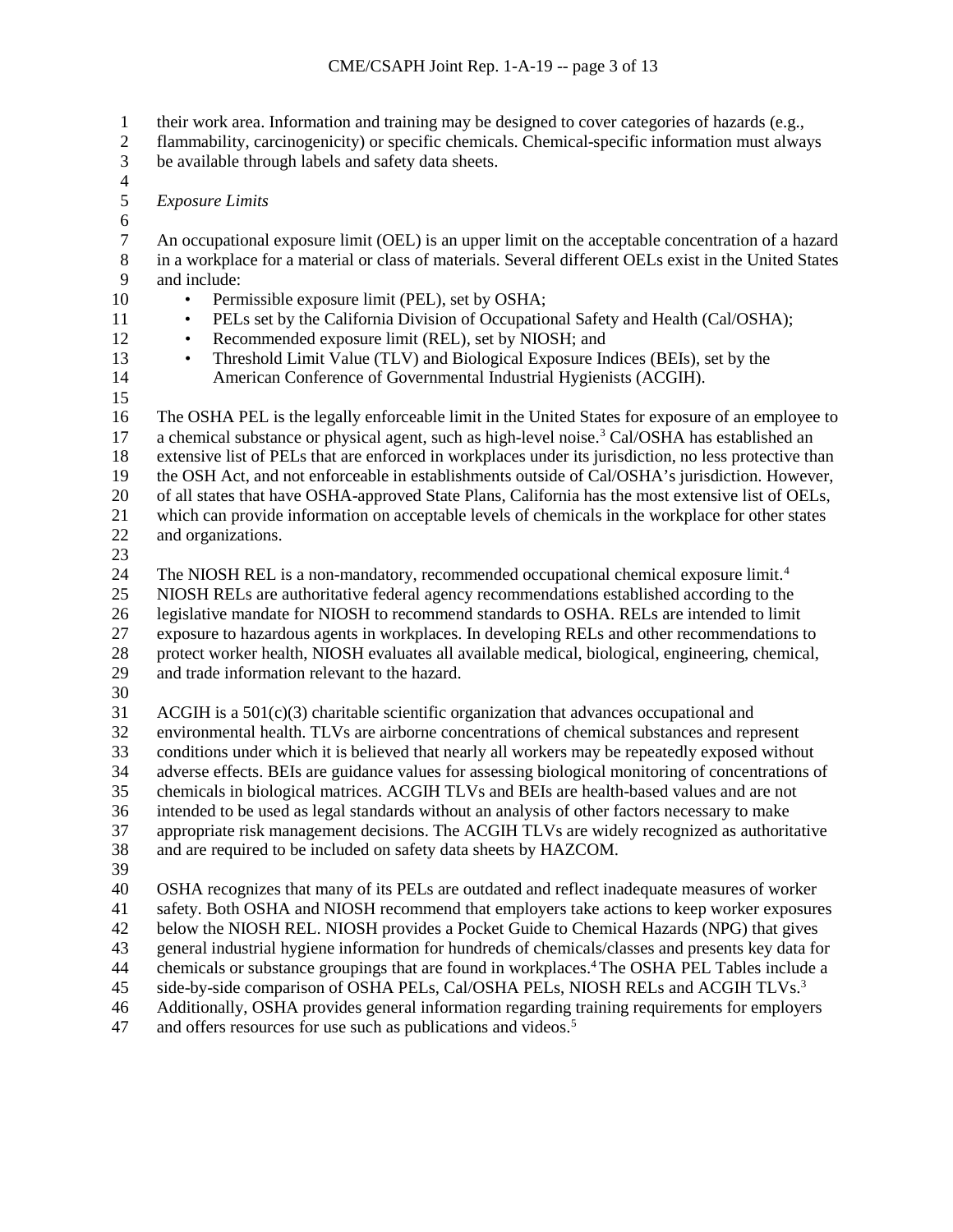# <span id="page-4-4"></span><span id="page-4-3"></span><span id="page-4-2"></span><span id="page-4-1"></span><span id="page-4-0"></span> *Health Care-specific Information* 3 The OSHA PEL Tables contain many chemicals prevalent in health care settings including, but not<br>4 limited to, methyl methacrylate, ethylene oxide, and formaldehyde/formalin.<sup>3</sup> Recognizing that 4 limited to, methyl methacrylate, ethylene oxide, and formaldehyde/formalin.<sup>3</sup> Recognizing that many hazardous chemicals and medications are present in health care settings and may pose an 6 exposure risk for health care workers, patients, and others, NIOSH has developed a list of antineoplastic and other hazardous drugs specific to health care.<sup>6</sup> OSHA provides access to antineoplastic and other hazardous drugs specific to health care.<sup>[6](#page-3-5)</sup> OSHA provides access to a "Hospital eTool" that focuses on some hazards and controls found in the health care setting and describes standard requirements and recommended safe work practices for employee safety and 10 health.<sup>[7](#page-3-6)</sup> NIOSH also provides resources regarding reproductive health and the workplace for men 11 and women and outlines the risks from some specific, and health care setting-related, chemicals.<sup>[8](#page-3-7)</sup> Medical specialty societies have provided additional information and resources regarding safety in the health care setting. The American College of Radiology, with the American Association of Physicists in Medicine, publishes a manual detailing radiation safety officer resources. This guide provides models and educational materials for medical imaging facilities, including personnel 17 monitoring, that cover pregnancy and breastmilk concerns.<sup>[9](#page-3-8)</sup> The American Academy of Orthopaedic Surgeons (AAOS) published a document outlining risks and precautions for pregnant orthopaedic surgeons in the workplace. The document provides information on a variety of risks 20 encountered in an operating room including anesthetic gases, radiation, and methyl methacrylate.<sup>[10](#page-3-9)</sup> The evidence base used by experts to evaluate hazardous agents is updated when new research 23 emerges and new methods of risk avoidance or mitigation are developed. For example, the AAOS<br>24 and others agree that although methyl methacrylate has historically been thought to be teratogenic. and others agree that although methyl methacrylate has historically been thought to be teratogenic, current research and evidence show that fumes have no effect on pregnant rodents and were not 26 transmitted to the serum or breastmilk of breastfeeding surgeons.<sup>[11,](#page-3-10)[12](#page-3-11)</sup> Authors note that the greatest risk of exposure is during the mixing process; this risk can be reduced by using vacuum-mixing and extraction hoods. HEALTH SYSTEM PROCESSES ADDRESSING HAZARDOUS MATERIALS AND EXPOSURE Hospitals are required by The Joint Commission to manage risk, coordinate risk reduction activities in the physical environment, collect deficiency information, and disseminate summaries of actions and results; most do this by establishing safety committees. Safety committee response plans should include policies and procedures that address exposures and require all-employee education about material safety. Employed physicians are required to complete such education (usually computer-based learning modules). Safety committees address the full range of hazardous materials, including cleaning materials, laboratory reagents, medical gases, contrast materials, and nuclear medicine products. Members of the medical staff who are not employees, and trainees who rotate through an institution for educational purposes, may not be required to complete such educational modules and may not know about Material Safety Data Sets (MSDSs) that the hospital has catalogued and how to respond to hazardous exposures. STANDARDS REGARDING HAZARDOUS EXPOSURE IN EDUCATIONAL SETTINGS

Although the discussion concerning hazardous exposure during the 2018 Annual Meeting

suggested broadening hazardous agent exposure recommendations to include physicians in

practice, those physicians are protected against hazardous agent exposure by OSHA workplace

safety regulations, as outlined above, even if they are not specifically trained about the regulations

or safety procedures. Less certain are the protections afforded learners in health care settings;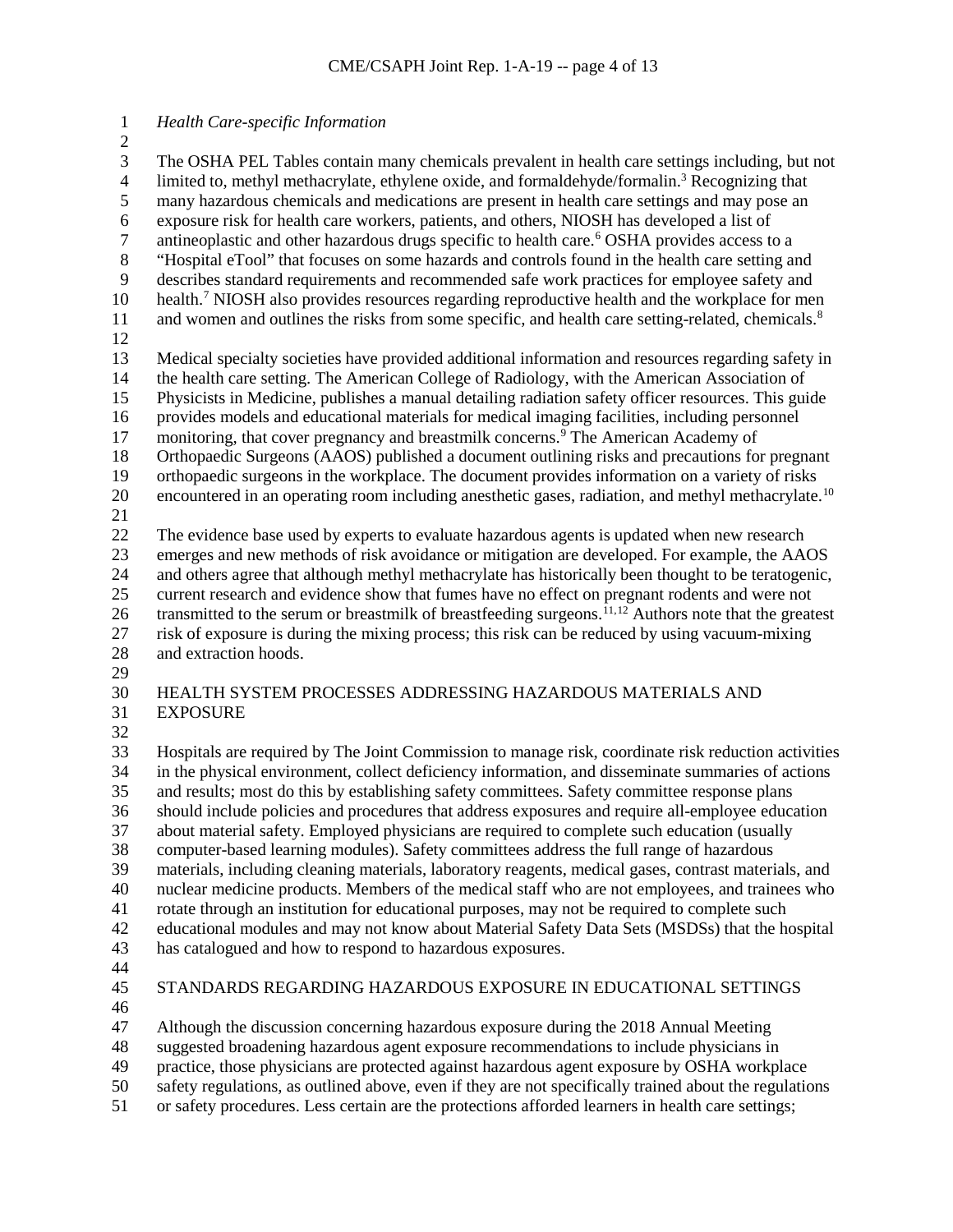| $\mathbf{1}$     |                                                                                              | therefore, this report will concentrate on education about hazardous agent exposure and standards       |  |  |  |
|------------------|----------------------------------------------------------------------------------------------|---------------------------------------------------------------------------------------------------------|--|--|--|
| $\mathbf{2}$     | and regulations regarding prevention of exposure (including voluntary avoidance) for medical |                                                                                                         |  |  |  |
| $\mathfrak{Z}$   |                                                                                              | students, residents, and fellows. Our AMA recognizes that this issue also extends to non-physician      |  |  |  |
| $\overline{4}$   |                                                                                              | health professions students and trainees.                                                               |  |  |  |
| 5                |                                                                                              |                                                                                                         |  |  |  |
| $\sqrt{6}$       |                                                                                              | Medical School Accreditation Standards Regarding Hazardous Exposure                                     |  |  |  |
| $\boldsymbol{7}$ |                                                                                              |                                                                                                         |  |  |  |
| $\,8\,$          |                                                                                              | The Liaison Committee on Medical Education (LCME) accredits allopathic medical education                |  |  |  |
| 9                |                                                                                              | programs leading to the MD degree in the United States. Requirements regarding medical student          |  |  |  |
| 10               |                                                                                              | exposure to hazards are addressed in Standard 12: Medical Student Health Services, Personal             |  |  |  |
| 11               |                                                                                              | Counseling, and Financial Aid Services, which includes 12.8:13                                          |  |  |  |
| 12               |                                                                                              |                                                                                                         |  |  |  |
| 13               |                                                                                              | A medical school has policies in place that effectively address medical student exposure to             |  |  |  |
| 14               |                                                                                              | infectious and environmental hazards, including the following:                                          |  |  |  |
| 15               |                                                                                              | The education of medical students about methods of prevention                                           |  |  |  |
| 16               |                                                                                              | The procedures for care and treatment after exposure, including a definition of<br>$\bullet$            |  |  |  |
| 17               |                                                                                              | financial responsibility                                                                                |  |  |  |
| 18               |                                                                                              | The effects of infectious and environmental disease or disability on medical student                    |  |  |  |
| 19               |                                                                                              | learning activities                                                                                     |  |  |  |
| 20               |                                                                                              | All registered medical students (including visiting students) are informed of these policies            |  |  |  |
| 21               |                                                                                              | before undertaking any educational activities that would place them at risk.                            |  |  |  |
| 22               |                                                                                              |                                                                                                         |  |  |  |
| 23               |                                                                                              | In assessing compliance with Standard 12.8, the LCME survey team during the site visit (typically       |  |  |  |
| 24               |                                                                                              | occurring every 8 years) will ask the school to provide the following information: <sup>14</sup>        |  |  |  |
| 25               |                                                                                              |                                                                                                         |  |  |  |
| 26               |                                                                                              | 1. Does the medical school have policies related to infectious and environmental hazards? Do            |  |  |  |
| 27               |                                                                                              | the policies explicitly address the education of students about preventing exposure; the                |  |  |  |
| 28               |                                                                                              | procedures for treatment after exposure, including financial responsibility for treatment and           |  |  |  |
| 29               |                                                                                              | follow-up; and the implications of infectious and/or environmental disease or disability on             |  |  |  |
| 30               |                                                                                              | medical student participation in educational activities?                                                |  |  |  |
| 31               |                                                                                              |                                                                                                         |  |  |  |
| 32               |                                                                                              | 2. Describe how and when in the curriculum medical students are instructed about preventing             |  |  |  |
| 33               |                                                                                              | exposure to infectious diseases and about protocols for treatment and follow-up in the case             |  |  |  |
| 34               |                                                                                              | of an occupational exposure.                                                                            |  |  |  |
| 35               |                                                                                              |                                                                                                         |  |  |  |
| 36               |                                                                                              | 3. Describe how visiting medical students are informed about the procedures to be followed              |  |  |  |
| 37               |                                                                                              | in the event of an occupational exposure.                                                               |  |  |  |
| 38               |                                                                                              |                                                                                                         |  |  |  |
| 39               | 4.                                                                                           | Is there evidence that students are familiar with the policies and procedures to follow in the          |  |  |  |
| 40               |                                                                                              | event of an environmental exposure?                                                                     |  |  |  |
| 41               |                                                                                              |                                                                                                         |  |  |  |
| 42               |                                                                                              | The American Osteopathic Association's Commission on Osteopathic College Accreditation                  |  |  |  |
| 43               |                                                                                              | (COCA) accredits osteopathic medical education programs leading to the DO degree in the U.S.            |  |  |  |
| 44               |                                                                                              | Element 5.3 addresses health and safety issues in colleges of osteopathic medicine (COM): <sup>15</sup> |  |  |  |
| 45               |                                                                                              |                                                                                                         |  |  |  |
| 46               |                                                                                              | Element 5.3: Safety, Health, and Wellness: A COM must publish and follow policies and                   |  |  |  |
| 47               | procedures that effectively mitigate faculty, staff, and student exposure to infectious and  |                                                                                                         |  |  |  |
| 48               | environmental hazards, provide education on prevention of such exposures, and address        |                                                                                                         |  |  |  |
| 49               |                                                                                              | procedures for care and treatment after such exposures. A COM must also publish and follow              |  |  |  |
| 50               |                                                                                              | policies related to student, faculty, and staff mental health and wellness and fatigue mitigation.      |  |  |  |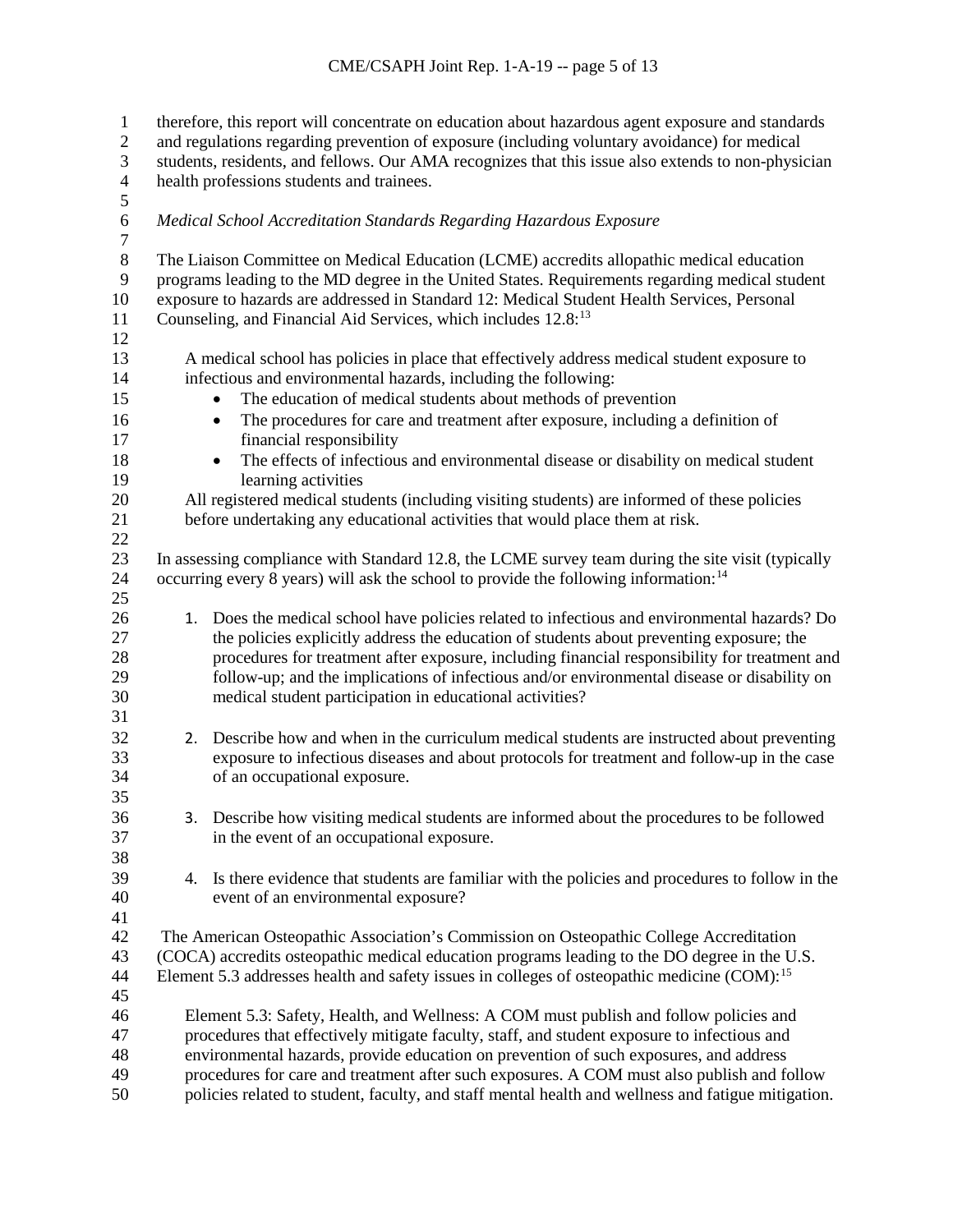| $\mathbf{1}$            |                                                                                                                 |
|-------------------------|-----------------------------------------------------------------------------------------------------------------|
| $\overline{c}$          | During the continuing accreditation process COCA requires evidence that its elements of                         |
| 3                       | accreditation are met. Evidentiary Submission 5.3 requires the COM to:                                          |
| $\overline{\mathbf{4}}$ |                                                                                                                 |
| 5                       | 1. Provide the policies and procedures addressing safety and health issues.                                     |
| $\sqrt{6}$              | 2. Provide a link to where the documents are published.                                                         |
| $\boldsymbol{7}$        | 3. Demonstrate how this information is provided to students.                                                    |
| $8\,$                   |                                                                                                                 |
| 9                       | Policies regarding hazardous exposure and education and training regarding prevention and                       |
| 10                      | avoidance are often available on medical school, health science center, or university websites.                 |
| 11                      | Examples are included in the Appendix.                                                                          |
| 12                      |                                                                                                                 |
| 13                      | Residency/Fellowship Program Accreditation Standards Regarding Hazardous Exposure                               |
| 14                      |                                                                                                                 |
| 15                      | The Accreditation Council for Graduate Medical Education (ACGME) accredits residency and                        |
| 16                      | fellowship programs and sets requirements for training programs as well as the institutions in                  |
| 17                      | which training occurs.                                                                                          |
| 18                      |                                                                                                                 |
| 19                      | A review of ACGME institutional requirements <sup>16</sup> reveals general recommendations regarding            |
| 20                      | safety of trainees as well as patients. As part of the learning and working environment, the                    |
| 21                      | sponsoring institution must ensure trainees have "access to systems for reporting errors, adverse               |
| 22                      | events, unsafe conditions, and near misses in a protected manner that is free from reprisal"                    |
| 23                      | (III.B.1.a) and provide a healthy, safe and educational environment that provides for "safety and               |
| 24                      | security measures for residents/fellows appropriate to the participating site" (III.B.7.d.(2))                  |
| 25                      |                                                                                                                 |
| 26                      | The ACGME's Common Program Requirements (CPRs) include more specificity. The CPRs                               |
| 27                      | currently in effect include responsibilities of the program and its sponsoring institution to address           |
| 28                      | resident well-being in several ways, including evaluating workplace safety data and addressing the              |
| 29                      | safety of residents and faculty members (VI.C.1.c). <sup>17</sup> Program requirements that go into effect in   |
| 30                      | July 2019 provide more detail. The program, with its sponsoring institution, must ensure healthy                |
| 31                      | and safe learning and working environments that, among other things, provide "security and safety               |
| 32                      | measures appropriate to the participating site." (I.D.2.d). <sup>18</sup> Concerning well-being, the revised    |
| 33                      | CPRs provide background for VI.C.1.c:                                                                           |
| 34                      |                                                                                                                 |
| 35                      | This requirement emphasizes the responsibility shared by the Sponsoring Institution and its                     |
| 36                      | programs to gather information and utilize systems that monitor and enhance resident and                        |
| 37                      | faculty member safety, including physical safety. Issues to be addressed include, but are not                   |
| 38                      | limited to, monitoring of workplace injuries, physical or emotional violence, vehicle collisions,               |
| 39                      | and emotional well-being after adverse events. <sup>18</sup>                                                    |
| 40                      |                                                                                                                 |
| 41                      | A review of specific program requirements for specialties that may have increased exposure to                   |
| 42                      | hazardous agents revealed minimal discussion of hazardous agent exposures. Program                              |
| 43                      | requirements for radiology, vascular surgery, neurosurgery, orthopaedic surgery, cardiology, and                |
| 44                      | endovascular surgical neuroradiology were reviewed.                                                             |
| 45                      |                                                                                                                 |
| 46                      | Program requirements for neurosurgery, vascular surgery, cardiology, and orthopaedic surgery did                |
| 47                      | not include any mention of exposure to hazardous agents. Requirements for endovascular surgical                 |
| 48                      | neuroradiology <sup>19</sup> stated that fellow eligibility for entry to the program include "a course in basic |
| 49                      | radiographic skills, including radiation physics, radiation biology, and radiation protection; and the          |

pharmacology of radiographic contrast materials acceptable to the program director where the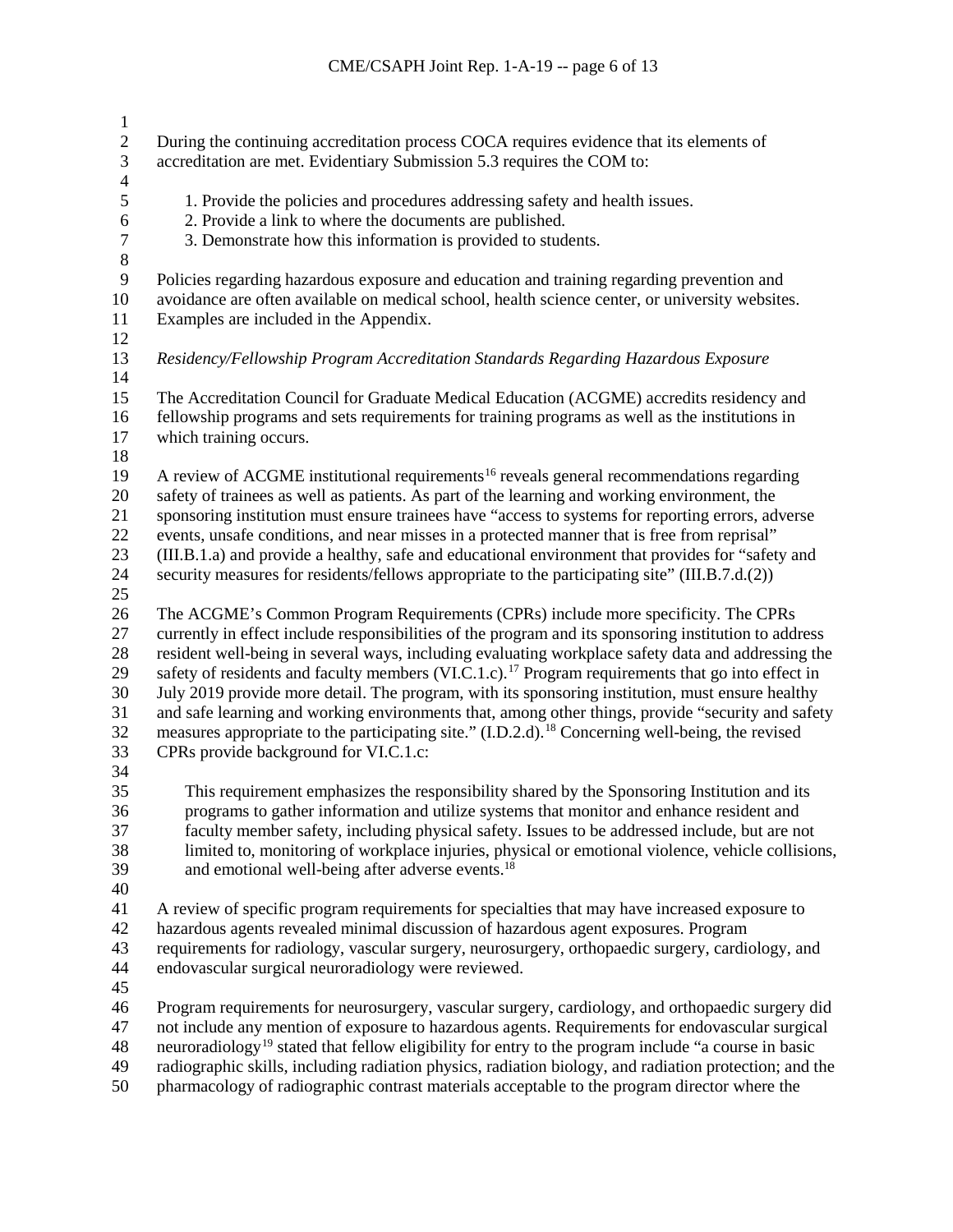1 neuroradiology training will occur." (III.A.6.b.(1)). Not noted are the adverse effects of radiation<br>2 exposure as a component of the medical knowledge that fellows are required to know. exposure as a component of the medical knowledge that fellows are required to know.  $\frac{3}{4}$ Program requirements for radiology were the most extensive regarding hazardous agent exposure.<sup>[20](#page-4-2)</sup><br>5 Didactic curriculum is to include a minimum of 80 hours of classroom and laboratory training in Didactic curriculum is to include a minimum of 80 hours of classroom and laboratory training in 6 basic radionuclide handling techniques applicable to the medical use of unsealed byproduct material for imaging and localization studies  $(10 \text{ CFR } 35.290)^{21}$  and oral administration of s material for imaging and localization studies  $(10 \text{ CFR } 35.290)^{21}$  $(10 \text{ CFR } 35.290)^{21}$  $(10 \text{ CFR } 35.290)^{21}$  and oral administration of sodium 8 iodide I-131 for procedures requiring a written directive (10 CFR 35.392, 10 CFR 35.394).<br>9 IIV.A.3.e.(5)]. These specific requirements are not those of ACGME or any health care  $[IV.A.3.e.(5)]$ . These specific requirements are not those of ACGME or any health care accreditation agency but of the federal Nuclear Regulatory Commission; they appear in the Code of Federal Regulations. Furthermore, residents in radiology programs must demonstrate competence in the ongoing awareness of radiation exposure, protection, and safety, and the application of these principles in practice [IV.A.5.a).(2).(e)]. And, finally, residents must have a minimum of 700 hours of training 16 and work experience under the supervision of an authorized user (AU) in basic radionuclide<br>17 handling techniques and radiation safety applicable to the medical use of unsealed byproduct handling techniques and radiation safety applicable to the medical use of unsealed byproduct material for imaging and localization studies (10 CFR 35.290) and oral administration of sodium iodide I-131 for procedures requiring a written directive (10 CFR 35.392, 10 CFR 35.394) [IV.A.6.f)]. Operational and quality control procedures should include ensuring radiation 21 protection in practice, to include dosimeters, exposure limits, and signage  $[IV.A.6.f)(1)]$ .<sup>21</sup> *Reducing Hazardous Exposure in Educational Settings* Medical school accreditation standards do not specifically address avoiding exposure to hazards that may be endemic to the educational environment. For example, what could a student expect if the student refuses a particular component of a rotation that puts him or her in proximity with a hazardous agent, in terms of completing the rotation? One college of osteopathic medicine catalog proactively addressed this issue by asking students to decide if they are comfortable with required levels of exposure prior to matriculation: Working and studying in these special environments may require the student to make an informed decision concerning continued participation because failure to participate in required classes could result in dismissal. Examples may include but are not limited to: students who believe they are allergic or sensitive to certain chemicals, students who are pregnant and are concerned about potential hazards to a developing fetus, or students who believe they are immuno-compromised or have increased susceptibility to disease. The student must decide 38 upon their ability to participate prior to beginning school.<sup>[22](#page-4-4)</sup> Medical school deans of student affairs should be prepared to handle such requests and provide guidance to a student concerned about avoiding hazardous agent exposure. The type of counsel and outcomes will vary by the situation. ACGME institutional and program requirements more generally address resident/fellow absences because of personal health or family circumstances, rather than an absence resulting from concerns about hazardous agent exposure. The CPRs note: VI.C.2. There are circumstances in which residents may be unable to attend work, including but not limited to fatigue, illness, family emergencies, and parental leave. Each program must allow an appropriate length of absence for residents unable to perform their patient care

responsibilities. VI.C.2.a) The program must have policies and procedures in place to ensure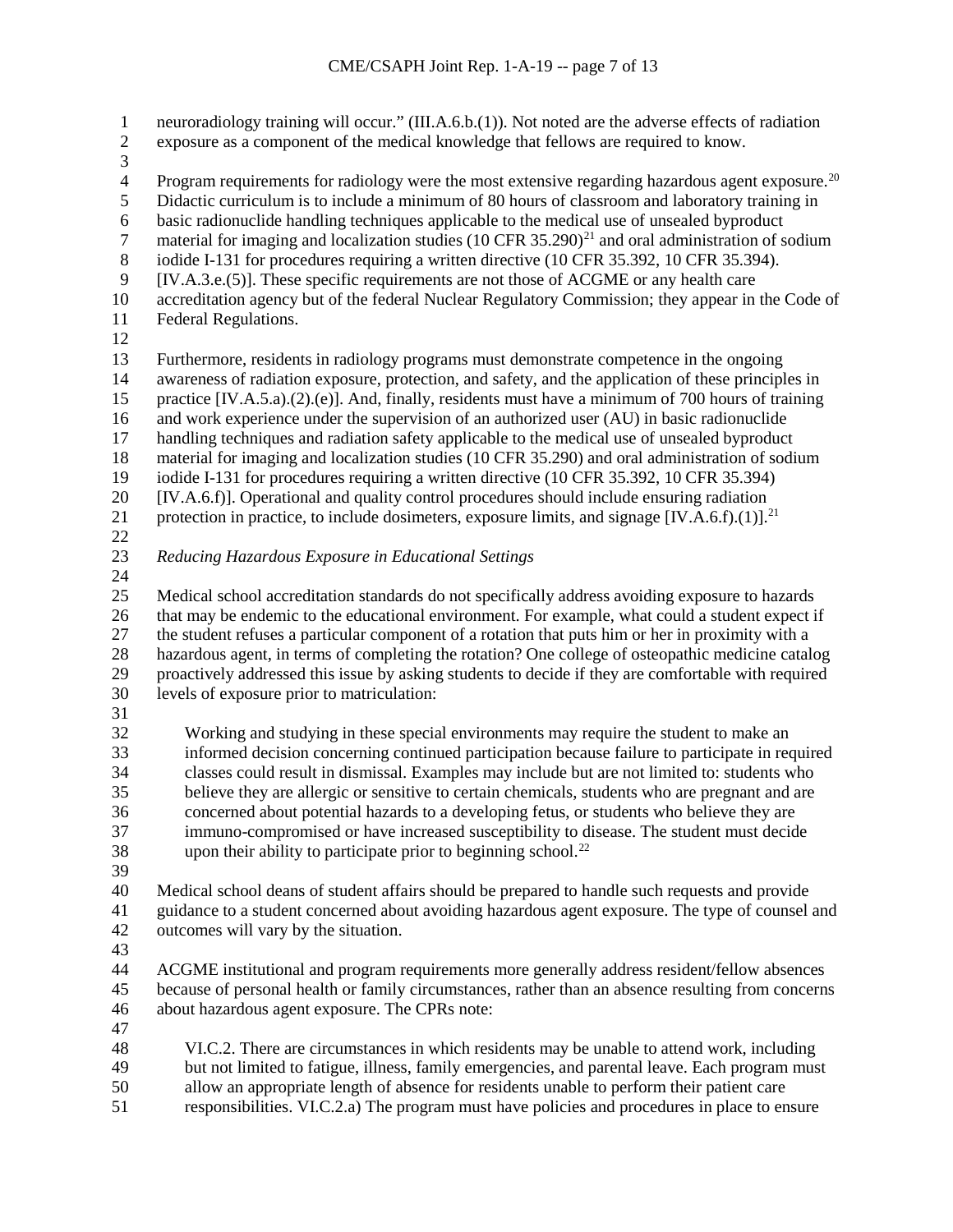1 coverage of patient care. VI.C.2.b) These policies must be implemented without fear of<br>2 energative consequences for the resident who is or was unable to provide the clinical work negative consequences for the resident who is or was unable to provide the clinical work.<sup>18</sup>  $\frac{3}{4}$ 4 In addition, programs are to counsel residents that they may have to extend their length of training depending on the length of absence and specialty board eligibility requirements, and that depending on the length of absence and specialty board eligibility requirements, and that 6 teammates should assist colleagues in need and equitably reintegrate them upon return. Program<br>7 requirements do not address the issue of avoidance of exposure to hazardous agents, and, as in requirements do not address the issue of avoidance of exposure to hazardous agents, and, as in medical schools, the subject is likely to be managed on a case-by-case basis. COMMUNICATION ON HAZARDOUS CHEMICAL AGENT EXPOSURE FOR TRAINEES A significant number of informational resources and standards are available—including OSHA requirements, OSHA's Hazard Communication Standard, NIOSH recommendations, and 22 state- level OHSA plans (which may be more stringent than federal requirements)—to outline the requirements for a safe environment for institutions with students and with residents and fellows (as employees). Furthermore, educational accreditation requirements mandate policies for both maintaining a safe learning environment and for educating trainees on workplace safety. In addition, specialty societies produce material on current safety measures for exposure to materials relevant to the specialty. Assuring that all information and material is kept current, and new information on hazardous agents is added when available, is essential to allow medical trainees the confidence to learn and work safely in the health care environment. RELEVANT AMA POLICY Existing AMA policy related to hazardous exposure during training is limited. Policy H-295.939, "OSHA Regulations for Students," encourages all health care-related educational institutions to apply existing Occupational Safety and Health Administration Blood Borne Pathogen Standards equally to employees and students. Policy D-135.987, "Modern Chemicals Policies," calls on the United States government to implement a comprehensive chemicals policy that is in line with current scientific knowledge on human and environmental health, and that requires a full evaluation of the health impacts of both newly developed and industrial chemicals now in use and encourages the training of medical students, physicians, and other health professionals about the human health effects of toxic chemical exposures. SUMMARY AND RECOMMENDATIONS It is recognized that the risk of hazardous agent exposure exists in the health care setting and that additional considerations, including reproductive health, may represent another level of risk. Exposure levels for hazardous agents for employees in a medical setting, including residents and fellows, are regulated by OSHA after all available medical, biological, engineering, chemical, and trade information relevant to the hazard are thoroughly researched and evaluated by NIOSH and others. Exposure levels for hazardous chemicals for medical students are dictated by the student's educational institution and often are the same as OSHA standards. There are standard employee education processes on the topics of hazardous materials, how to locate MSDSs, minimizing risks of exposure, and proper responses to employee exposure. Such

education is required of all employees of hospitals and health systems, including physicians. To

- make such educational modules available to students and trainees, and to require medical students,
- residents, and fellows to complete such educational modules (as do faculty, who are institutional
- employees), would not be a complex task. It would also seem feasible to require and monitor the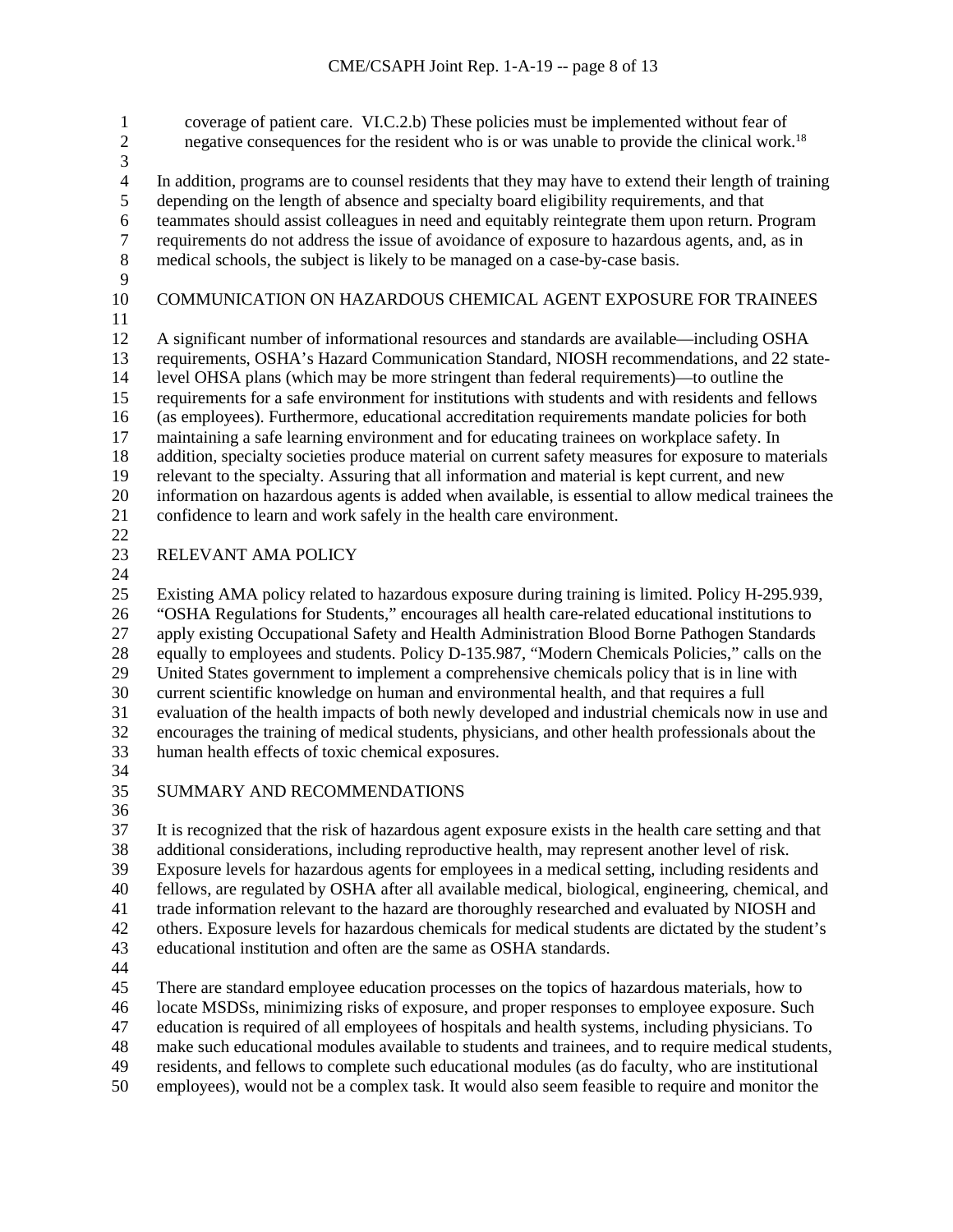| $\mathbf{1}$<br>$\overline{c}$<br>3          |                                                                                                                                                                                                                                                                                                                                                                                                          | completion of such education modules as a condition of program accreditation for a school of<br>allopathic or osteopathic medicine or a residency or fellowship program.                                                                                                             |  |
|----------------------------------------------|----------------------------------------------------------------------------------------------------------------------------------------------------------------------------------------------------------------------------------------------------------------------------------------------------------------------------------------------------------------------------------------------------------|--------------------------------------------------------------------------------------------------------------------------------------------------------------------------------------------------------------------------------------------------------------------------------------|--|
| $\overline{4}$<br>5<br>6<br>$\boldsymbol{7}$ | Although the policies regarding hazardous agent exposure, education, and training vary depending<br>on the medical school or residency program, accreditation standards require a healthy, safe and<br>educational environment for medical students, residents, and fellows. It benefits educational and<br>health care institutions to ensure that medical trainees are knowledgeable about hazards and |                                                                                                                                                                                                                                                                                      |  |
| $\,$ 8 $\,$                                  |                                                                                                                                                                                                                                                                                                                                                                                                          | confident that voluntary avoidance is possible, albeit with potential setbacks in educational and                                                                                                                                                                                    |  |
| 9                                            | training progress. All learners should feel confident that the institutions in which they receive their                                                                                                                                                                                                                                                                                                  |                                                                                                                                                                                                                                                                                      |  |
| 10                                           |                                                                                                                                                                                                                                                                                                                                                                                                          | education are attentive to the latest research and protective measures for their health and safety.                                                                                                                                                                                  |  |
| 11                                           |                                                                                                                                                                                                                                                                                                                                                                                                          | The Council on Medical Education and the Council on Science and Public Health therefore                                                                                                                                                                                              |  |
| 12<br>13                                     |                                                                                                                                                                                                                                                                                                                                                                                                          | recommend that the following recommendations be adopted in lieu of Resolution 301-A-18 and the                                                                                                                                                                                       |  |
| 14                                           |                                                                                                                                                                                                                                                                                                                                                                                                          | remainder of the report be filed:                                                                                                                                                                                                                                                    |  |
| 15<br>16                                     | 1.                                                                                                                                                                                                                                                                                                                                                                                                       | That our American Medical Association (AMA) amend Policy H-295.939, "OSHA<br>Regulations for Students," by addition and deletion, to read as follows:                                                                                                                                |  |
| 17                                           |                                                                                                                                                                                                                                                                                                                                                                                                          |                                                                                                                                                                                                                                                                                      |  |
| 18                                           |                                                                                                                                                                                                                                                                                                                                                                                                          | H-295.939, "OSHA Regulations for Students Protecting Medical Trainees from Hazardous                                                                                                                                                                                                 |  |
| 19                                           |                                                                                                                                                                                                                                                                                                                                                                                                          | Exposure"                                                                                                                                                                                                                                                                            |  |
| 20                                           |                                                                                                                                                                                                                                                                                                                                                                                                          | Our AMA will The AMA, working in conjunction with its Medical School Section, to                                                                                                                                                                                                     |  |
| 21                                           |                                                                                                                                                                                                                                                                                                                                                                                                          | encourages all health care-related educational institutions to apply the existing-Occupational                                                                                                                                                                                       |  |
| 22                                           |                                                                                                                                                                                                                                                                                                                                                                                                          | Safety and Health Administration (OSHA) Blood Borne Pathogen Sstandards and OSHA                                                                                                                                                                                                     |  |
| 23                                           |                                                                                                                                                                                                                                                                                                                                                                                                          | hazardous exposure regulations, including communication requirements, equally to employees,                                                                                                                                                                                          |  |
| 24                                           |                                                                                                                                                                                                                                                                                                                                                                                                          | students, and residents/fellowsstudents. (Modify Current HOD Policy)                                                                                                                                                                                                                 |  |
| 25                                           |                                                                                                                                                                                                                                                                                                                                                                                                          |                                                                                                                                                                                                                                                                                      |  |
| 26<br>27<br>28                               | 2.                                                                                                                                                                                                                                                                                                                                                                                                       | That our AMA recommend that the Accreditation Council for Graduate Medical Education<br>revise the common program requirements to require education and subsequent demonstration<br>of competence regarding potential exposure to hazardous agents relevant to specific specialties, |  |
| 29<br>30                                     |                                                                                                                                                                                                                                                                                                                                                                                                          | including but not limited to: appropriate handling of hazardous agents, potential risks of<br>exposure to hazardous agents, situational avoidance of hazardous agents, and appropriate                                                                                               |  |
| 31                                           |                                                                                                                                                                                                                                                                                                                                                                                                          | responses when exposure to hazardous material may have occurred in the workplace/training                                                                                                                                                                                            |  |
| 32                                           |                                                                                                                                                                                                                                                                                                                                                                                                          | site. (New HOD Policy)                                                                                                                                                                                                                                                               |  |
| 33                                           |                                                                                                                                                                                                                                                                                                                                                                                                          |                                                                                                                                                                                                                                                                                      |  |
| 34                                           | 3.                                                                                                                                                                                                                                                                                                                                                                                                       | That our AMA recommend a) that medical school policies on hazardous exposure include                                                                                                                                                                                                 |  |
| 35                                           |                                                                                                                                                                                                                                                                                                                                                                                                          | options to limit hazardous agent exposure in a manner that does not impact students' ability to                                                                                                                                                                                      |  |
| 36                                           |                                                                                                                                                                                                                                                                                                                                                                                                          | successfully complete their training, and b) that medical school policies on continuity of                                                                                                                                                                                           |  |
| 37                                           |                                                                                                                                                                                                                                                                                                                                                                                                          | educational requirements toward degree completion address leaves of absence or temporary                                                                                                                                                                                             |  |
| 38                                           |                                                                                                                                                                                                                                                                                                                                                                                                          | reassignments when a pregnant trainee wishes to minimize the risks of hazardous exposures                                                                                                                                                                                            |  |
| 39                                           |                                                                                                                                                                                                                                                                                                                                                                                                          | that may affect the trainee's and/or fetus' personal health status. (New HOD Policy)                                                                                                                                                                                                 |  |
| 40                                           |                                                                                                                                                                                                                                                                                                                                                                                                          |                                                                                                                                                                                                                                                                                      |  |
| 41                                           | 4.                                                                                                                                                                                                                                                                                                                                                                                                       | That our AMA recommend that medical schools and health care settings with medical learners                                                                                                                                                                                           |  |
| 42                                           |                                                                                                                                                                                                                                                                                                                                                                                                          | be vigilant in updating educational material and protective measures regarding hazardous agent                                                                                                                                                                                       |  |
| 43                                           |                                                                                                                                                                                                                                                                                                                                                                                                          | exposure of its learners and make this information readily available to students, faculty, and                                                                                                                                                                                       |  |
| 44                                           |                                                                                                                                                                                                                                                                                                                                                                                                          | staff. (New HOD Policy)                                                                                                                                                                                                                                                              |  |
| 45                                           |                                                                                                                                                                                                                                                                                                                                                                                                          |                                                                                                                                                                                                                                                                                      |  |
| 46                                           | 5.                                                                                                                                                                                                                                                                                                                                                                                                       | That our AMA recommend that medical schools and other sponsors of health professions                                                                                                                                                                                                 |  |
| 47                                           |                                                                                                                                                                                                                                                                                                                                                                                                          | education programs ensure that their students and trainees meet the same requirements for                                                                                                                                                                                            |  |
| 48                                           |                                                                                                                                                                                                                                                                                                                                                                                                          | education regarding hazardous materials and potential exposures as faculty and staff. (New                                                                                                                                                                                           |  |
| 49                                           |                                                                                                                                                                                                                                                                                                                                                                                                          | <b>HOD</b> Policy)                                                                                                                                                                                                                                                                   |  |

Fiscal Note: \$500.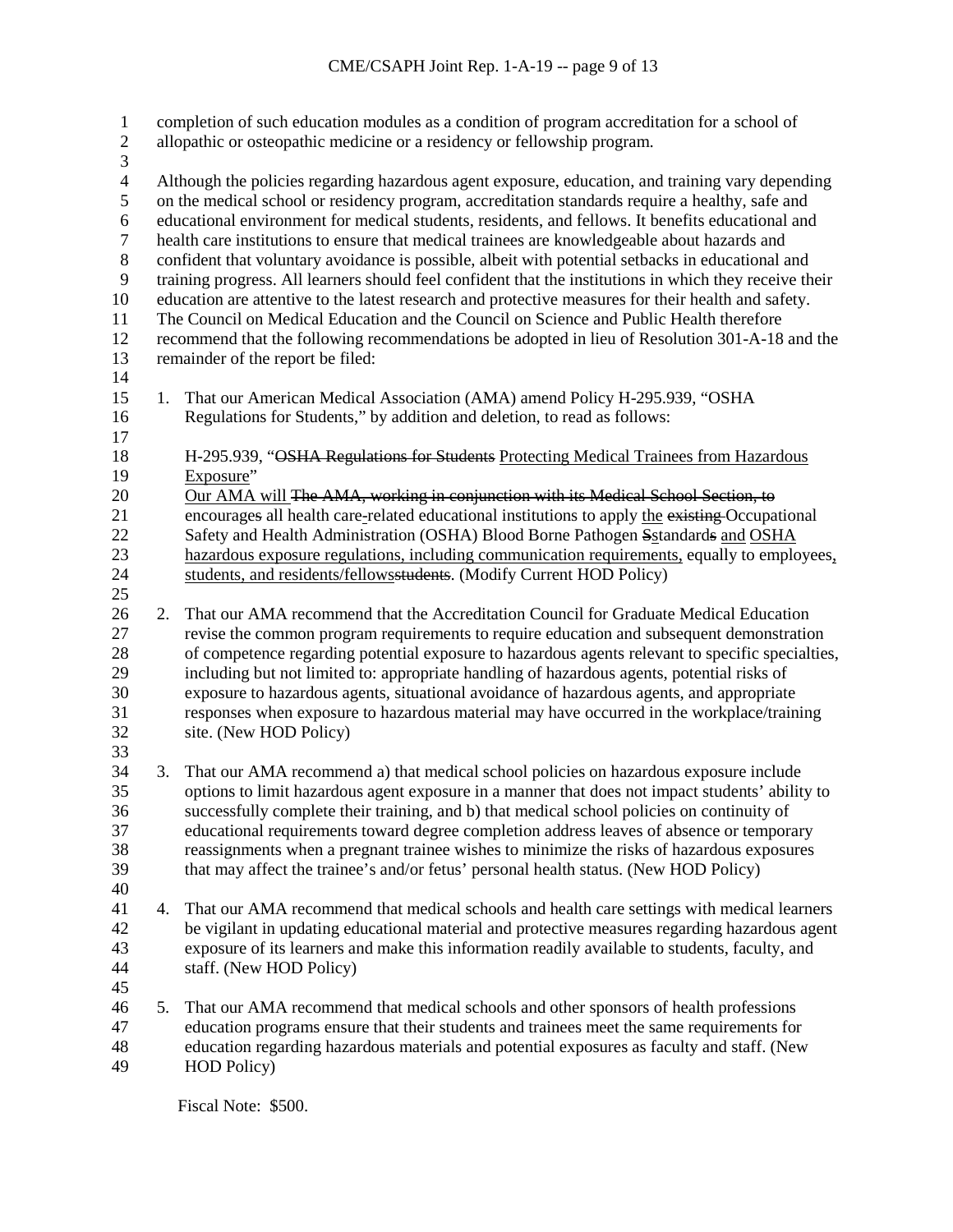## APPENDIX: EXAMPLES OF SCHOOL POLICY REGARDING HAZARDOUS EXPOSURE

## *Elson S Floyd College of Medicine, Washington State University*

## Policy Title: Medical Student Training on Universal Precautions and Biohazards

#### 1.0 Policy Statement:

It is the Elson S. Floyd College of Medicine (ESFCOM) policy that all medical students, enrolled and visiting, learn precautions and infection control measures for pathogens and environmental hazards prior to patient contact and throughout matriculation.

### 4.0 Procedures

Ultimately, each student shares responsibility for his/her health and safety in the clinical/educational setting. Training begins with universal precautions prior to and during orientation and continues throughout foundational and clinical learning experiences. Key policies and procedures, as well as locations of relevant information, will be provided during the student onboarding process.

Visiting medical students, prior to participation in ESFCOM sponsored clinical activities, will need to provide proof of appropriate universal precautions and post exposure care training. Verification of awareness of the ESFCOM online policies and protocols regarding Universal Precautions and Biohazards is required.

#### *University of Texas Rio Grande Valley School of Medicine*

The SOM will communicate with the university's Environmental Health, Safety, and Risk Management office (http://www.utrgv.edu/ehsrm) to promote a healthy and safe campus environment. This office oversees hazard communication, Occupational Safety and Health Administration compliance, indoor air quality, bloodborne pathogens, asbestos awareness, construction safety, accident investigation/reporting, ergonomics, and industrial hygiene.

#### *The University of Colorado School of Medicine*

Education and Training: Annually, all medical students are required to complete online modules entitled Hazardous Materials and Bloodborne Pathogens. The Hazardous Materials module includes: identification of workplace hazardous, use of personal protective equipment and response to a hazardous exposure. The Bloodborne Pathogens module provides instruction about: risks of bloodborne pathogens to health care workers, safeguards against bloodborne pathogen exposure, and how to manage exposures. Students must complete these modules annually. Students are not able to begin or continue clinical activities until satisfactory completion of the modules. Students have ongoing access to course material through online platform.

#### *The University of California Irvine School of Medicine*

### Occupational Risk Training and Prevention

Participation in direct patient care activities can pose risks to health care professionals, particularly in terms of exposure to infectious diseases. The School of Medicine requires that all medical students participate in annual safety training that facilitates students' anticipation, recognition, and avoidance of potential occupational risks. The School of Medicine also provides practical training in safe practices so that students minimize risk in potentially hazardous situations, such as the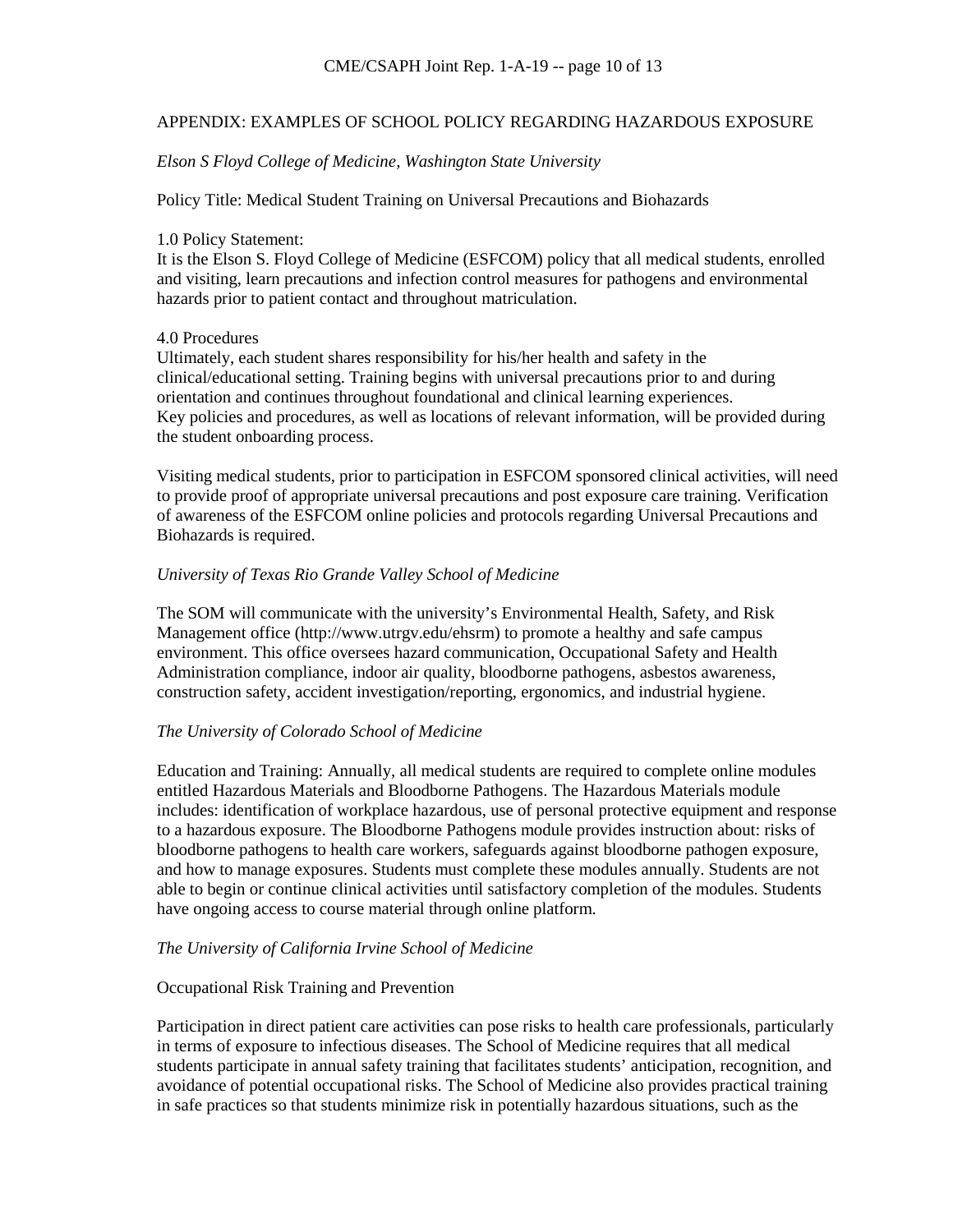Anatomy lab and the operating room. A particular emphasis is placed on strict adherence to universal precautions. Finally, students are required to show proof of immunity to a series of vaccine-preventable diseases as outlined in the AAMC Standardized Immunization Form.

…Students receive training on occupational and environmental hazards as part of their orientation to the school. Students are required to complete an annual online safety training, which reinforces this information.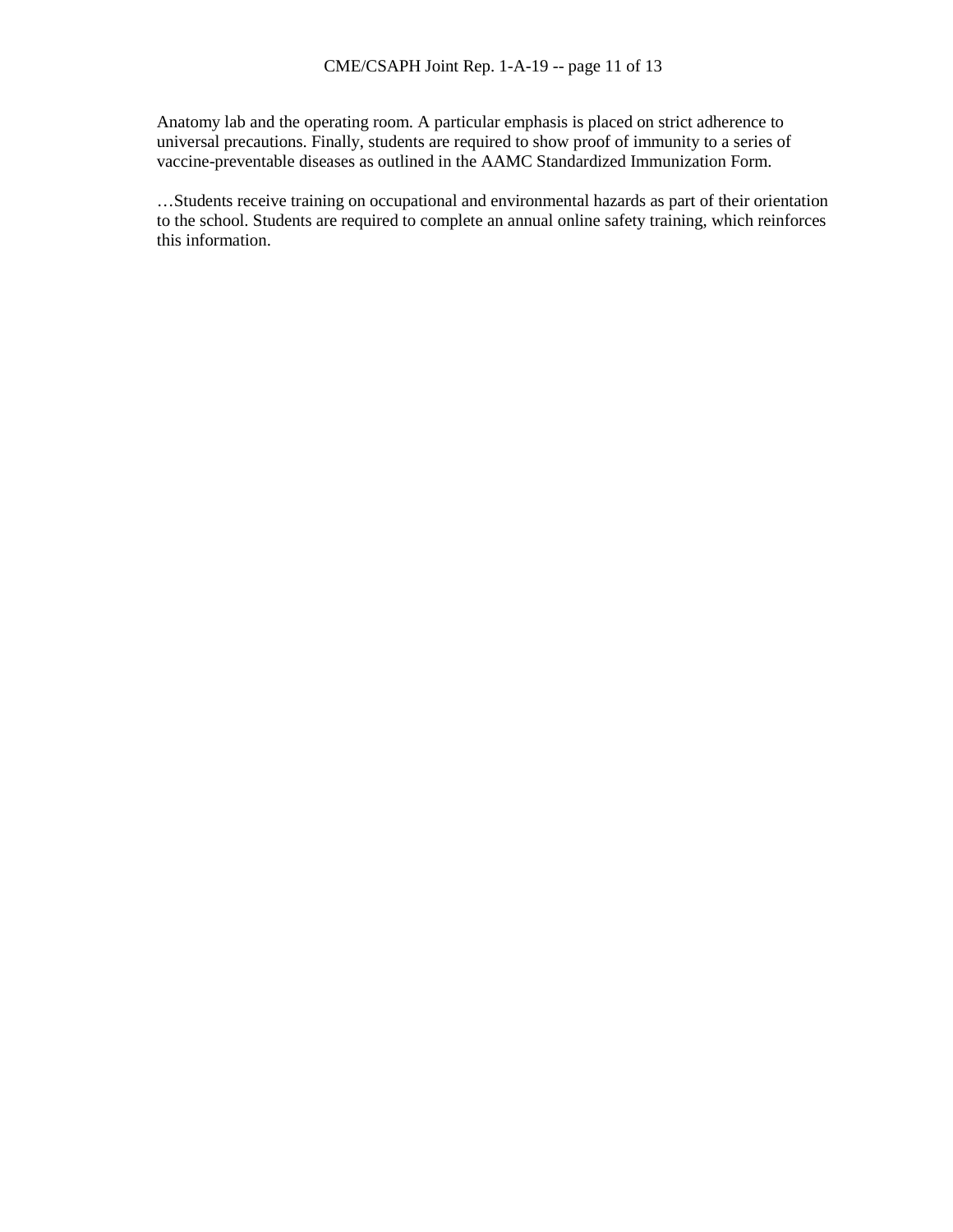#### REFERENCES

<sup>1</sup> OSH Act of 1970. https://www.osha.gov/laws-regs/oshact/toc. Accessed January 7, 2019.

<sup>2</sup> 29 CFR 1910.1200. [https://www.ecfr.gov/cgi-bin/text-idx?rgn=div8&node=29:6.1.1.1.1.1.1.36.](https://www.ecfr.gov/cgi-bin/text-idx?rgn=div8&node=29:6.1.1.1.1.1.1.36) Accessed January 7, 2019.

<sup>3</sup> Permissible Exposure Limits – Annotated Tables. https://www.osha.gov/dsg/annotated-pels/. Accessed January 7, 2019.

<sup>4</sup> NIOSH Pocket Guide to Chemical Hazards. https://www.cdc.gov/niosh/npg/default.html. Accessed January 7, 2019.

<sup>5</sup> OSHA Training Requirements and Resources. https://www.osha.gov/dte/library/ Accessed January 7, 2019.

<sup>6</sup> NIOSH List of Antineoplastic and Other Hazardous Drugs in Healthcare Settings, 2016. https://www.cdc.gov/niosh/docs/2016-161/pdfs/2016-161.pdf?id=10.26616/NIOSHPUB2016161. Accessed January 7, 2019

<sup>7</sup> OSHA Hospital eTool. https://www.osha.gov/SLTC/etools/hospital/ Accessed January 7, 2019.

<sup>8</sup> Reproductive Health and the Workplace. NIOSH. https://www.cdc.gov/niosh/topics/repro/default.html. Accessed January 15, 2019.

<sup>9</sup> American College of Radiology. ACR-AAPM Radiation Safety Officer Resources. Updated January 4, 2017. [https://www.acr.org/-/media/ACR/Files/Radiology-Safety/Radiation-Safety/ACRAAPM-RSO-](https://www.acr.org/-/media/ACR/Files/Radiology-Safety/Radiation-Safety/ACRAAPM-RSO-Resources.pdf)[Resources.pdf.](https://www.acr.org/-/media/ACR/Files/Radiology-Safety/Radiation-Safety/ACRAAPM-RSO-Resources.pdf) Accessed January 15, 2019.

<sup>10</sup> Wessel, LE, Mulcahey, MK, Sutton, KM. The Pregnant Orthopaedic Surgeon: Risks and Precautions. AAOS Now. 2018. https://www.aaos.org/AAOSNow/2018/Feb/Managing/managing01/. Accessed December 19, 2018.

<sup>11</sup> Hamilton LC. The lesser spotted pregnant surgeon. Ann R Coll Surg Engl. 2018;100(4):172-175.

 $12$  Linehan CM, Gioe TJ. Serum and breast milk levels of methyl methacrylate following surgeon exposure during arthroplasty. J Bone Joint Surg Am 2006; 88(9): 1,957–1,961.

<sup>13</sup> Functions and Structure of a Medical School: Standards for Accreditation of Medical Education Programs Leading to the MD Degree. March 2018. www.lcme.org. Accessed January 1, 2019.

<sup>14</sup> Survey Report Template for Full Survey Visit Reports. August 2018. www. Lcme.org. Accessed January 15, 2019.

<sup>15</sup> Accreditation of Colleges of Osteopathic Medicine: COM Continuing Accreditation Standards. [https://osteopathic.org/wp-content/uploads/2018/02/com-continuing-accreditation-standards.pdf.](https://osteopathic.org/wp-content/uploads/2018/02/com-continuing-accreditation-standards.pdf) Accessed January 3, 2019.

<sup>16</sup> ACGME Institutional Requirements, effective July 1, 2019. https://www.acgme.org/Portals/0/PFAssets/InstitutionalRequirements/000InstitutionalRequirements2018.pdf ?ver=2018-02-19-132236-600. Accessed September 14, 2018.

<sup>17</sup> ACGME Common Program Requirements, effective July 1, 2017. [https://www.acgme.org/Portals/0/PFAssets/ProgramRequirements/CPRs\\_2017-07-01.pdf.](https://www.acgme.org/Portals/0/PFAssets/ProgramRequirements/CPRs_2017-07-01.pdf) Accessed September 14, 2018